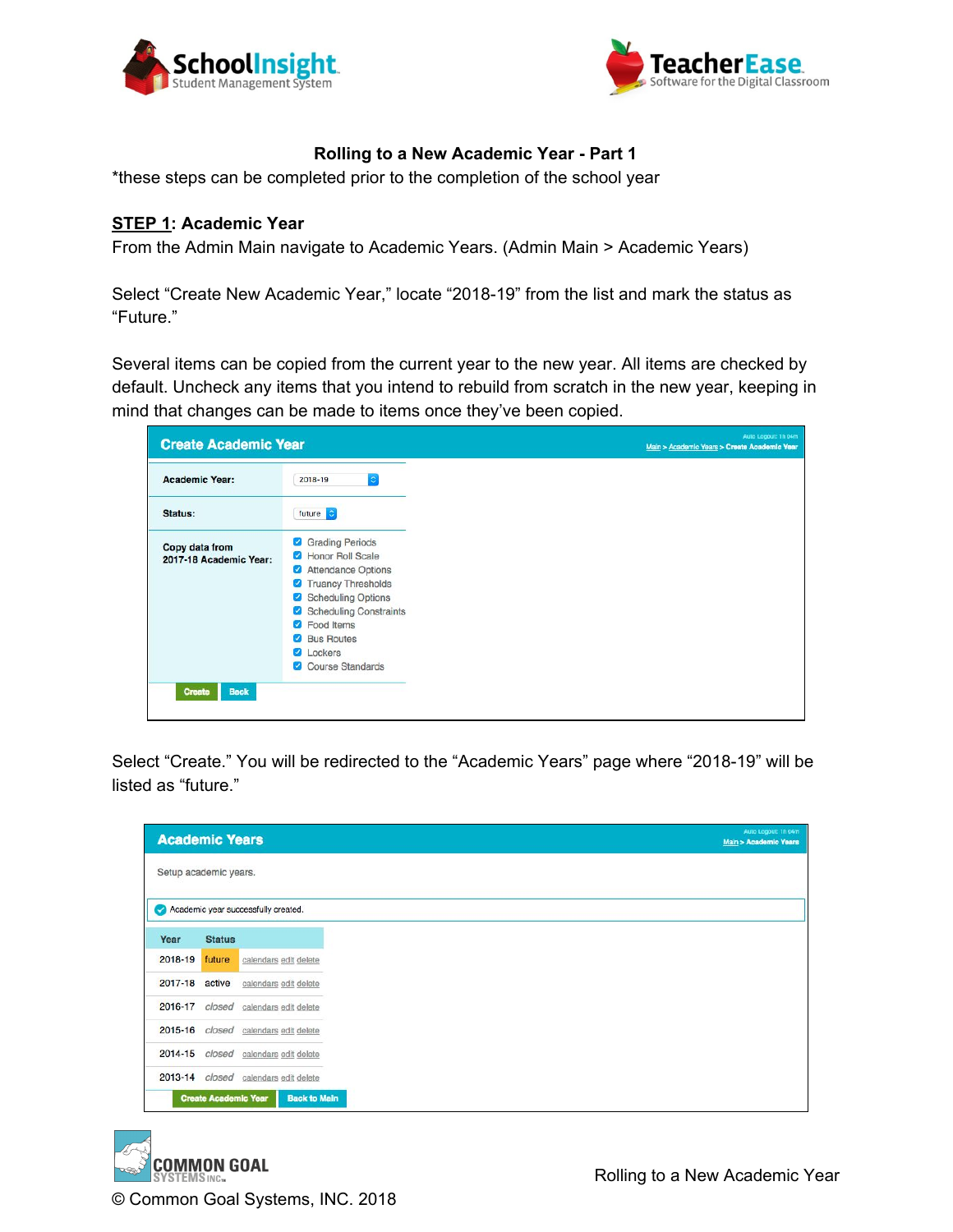



### **STEP 2: Calendars**

Navigate back to the Admin Main and select Calendars. (Admin Main > Calendars)

In the academic year dropdown, select "2018-19. There should be a message stating that no calendar exists. Select "Create Calendar."

| <b>Calendars</b>                                  | Auto Logout: 1h 05m<br>Main > Calendars |
|---------------------------------------------------|-----------------------------------------|
| Setup calendars for each academic year.           |                                         |
|                                                   | $2018 - 19$<br>Academic Year:           |
| Sorry, no calendar exists for this academic year. |                                         |
| <b>Create Calendar</b><br><b>Back</b>             |                                         |

Complete the calendar fields, ensuring that the dates are for the 2018-19 academic year. Then select "Create Calendar."

| <b>Create Calendar</b>                 |                                                                                                                                                                                                                | Auto Logout: 1h 05m<br>Main > Calendars > Create Calendar |
|----------------------------------------|----------------------------------------------------------------------------------------------------------------------------------------------------------------------------------------------------------------|-----------------------------------------------------------|
| <b>Academic Year</b>                   | 2018-19                                                                                                                                                                                                        |                                                           |
| Title:                                 | Sample Calendar                                                                                                                                                                                                |                                                           |
| First day of attendance:               | <b>A</b><br>9/3/2018                                                                                                                                                                                           |                                                           |
| Last day of attendance:                | 節<br>5/31/2019                                                                                                                                                                                                 |                                                           |
| Days school is scheduled:              | <b>OSu ØM ØTu ØW ØTh ØF OSa</b>                                                                                                                                                                                |                                                           |
| <b>Grade Levels:</b>                   | $CEC$ $PK$<br>$\Box$ 00<br>$1 \quad 2$<br><b>D</b> <sub>K</sub><br>$\sqrt{4}$ $\sqrt{5}$<br>$\sqrt{3}$<br>7708<br>$\sqrt{6}$<br>$\Box$ 10 $\Box$ 11<br>$\Box$<br>□ 12 □ PG □ Other<br>OUN DEE OSM<br>□ SS □ 22 |                                                           |
| Calendar for external school/district: | €                                                                                                                                                                                                              |                                                           |
| <b>Create Calendar</b><br><b>Back</b>  |                                                                                                                                                                                                                |                                                           |

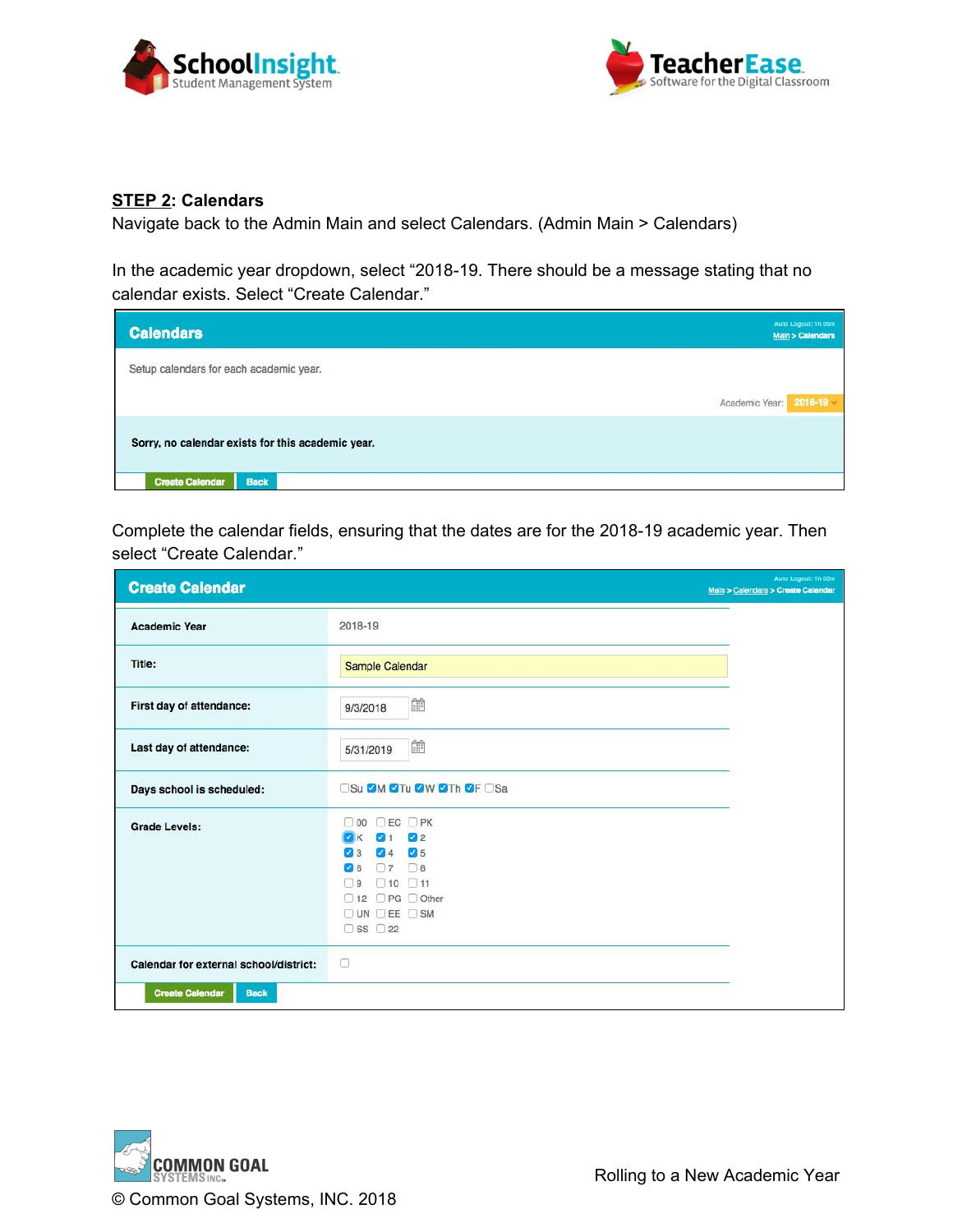



# **STEP 3: Grading Periods**

Navigate to the Admin Main and then to Grading Periods. (Admin Main > Grading Periods)

Ensuring you are in the 2018-19 academic year, edit each of the grading periods and add dates. If any grading periods are missing, use "Create Grading Period" to create them.

| <b>Grading Periods</b>     |                              |                             |                     |               |        |                    | Auto Logout: 1h 04m<br><b>Main &gt; Grading Periods</b>                                                                                       |
|----------------------------|------------------------------|-----------------------------|---------------------|---------------|--------|--------------------|-----------------------------------------------------------------------------------------------------------------------------------------------|
| grades (ie - Final Grade). |                              |                             |                     |               |        |                    | Students are given a grade for each grading period. You can also setup special grading periods for exam grades (ie - Midterm Exam) or summary |
|                            |                              |                             |                     |               |        |                    | $2018 - 19$<br>Academic Year:                                                                                                                 |
| Year                       | Grading<br><b>Period</b>     | <b>First</b><br><b>Date</b> | Last<br><b>Date</b> | <b>Active</b> | Weight | <b>External ID</b> |                                                                                                                                               |
| 2018-19                    | Q <sub>1</sub>               |                             |                     | active        |        |                    | edit delete<br>add to classes                                                                                                                 |
| 2018-19                    | Q <sub>2</sub>               |                             |                     | closed        |        |                    | edit delete<br>add to classes                                                                                                                 |
| 2018-19                    | Q <sub>3</sub>               |                             |                     | closed        |        |                    | edit delete<br>add to classes                                                                                                                 |
| 2018-19                    | Q <sub>4</sub>               |                             |                     | closed        |        |                    | edit delete<br>add to classes                                                                                                                 |
|                            | <b>Create Grading Period</b> | <b>Back to Main</b>         |                     |               |        |                    |                                                                                                                                               |

| <b>Edit Grading Period</b> | Auto Logout: 1h 04m<br>Main > Grading Periods > Edit Grading Period                                                                                                                                                           |
|----------------------------|-------------------------------------------------------------------------------------------------------------------------------------------------------------------------------------------------------------------------------|
|                            | Mark grading periods active/closed throughout the year. Also push the status down to classes/sections. Classes/sections with active grading periods<br>show on teachers working list and are editable -- closed ones are not. |
| Year:                      | 2018-19                                                                                                                                                                                                                       |
| *Grading Period:           | $ \hat{\bm{z}} $<br>Q <sub>1</sub>                                                                                                                                                                                            |
| <b>First Date:</b>         | 讍<br>9/4/2018                                                                                                                                                                                                                 |
| <b>Last Date:</b>          | ÊΨ<br>10/26/2018                                                                                                                                                                                                              |
| *Active:                   | No<br>¢<br>OUpdate active status of classes/sections too<br>O Create news feed item for instructors                                                                                                                           |
| Weight:                    |                                                                                                                                                                                                                               |
| *Sorting:                  | $\hat{\mathbf{c}}$<br>Top of list (before Q2)                                                                                                                                                                                 |
| ExternalID:                |                                                                                                                                                                                                                               |
| <b>Save</b><br><b>Back</b> |                                                                                                                                                                                                                               |

**COMMON GOAL** © Common Goal Systems, INC. 2018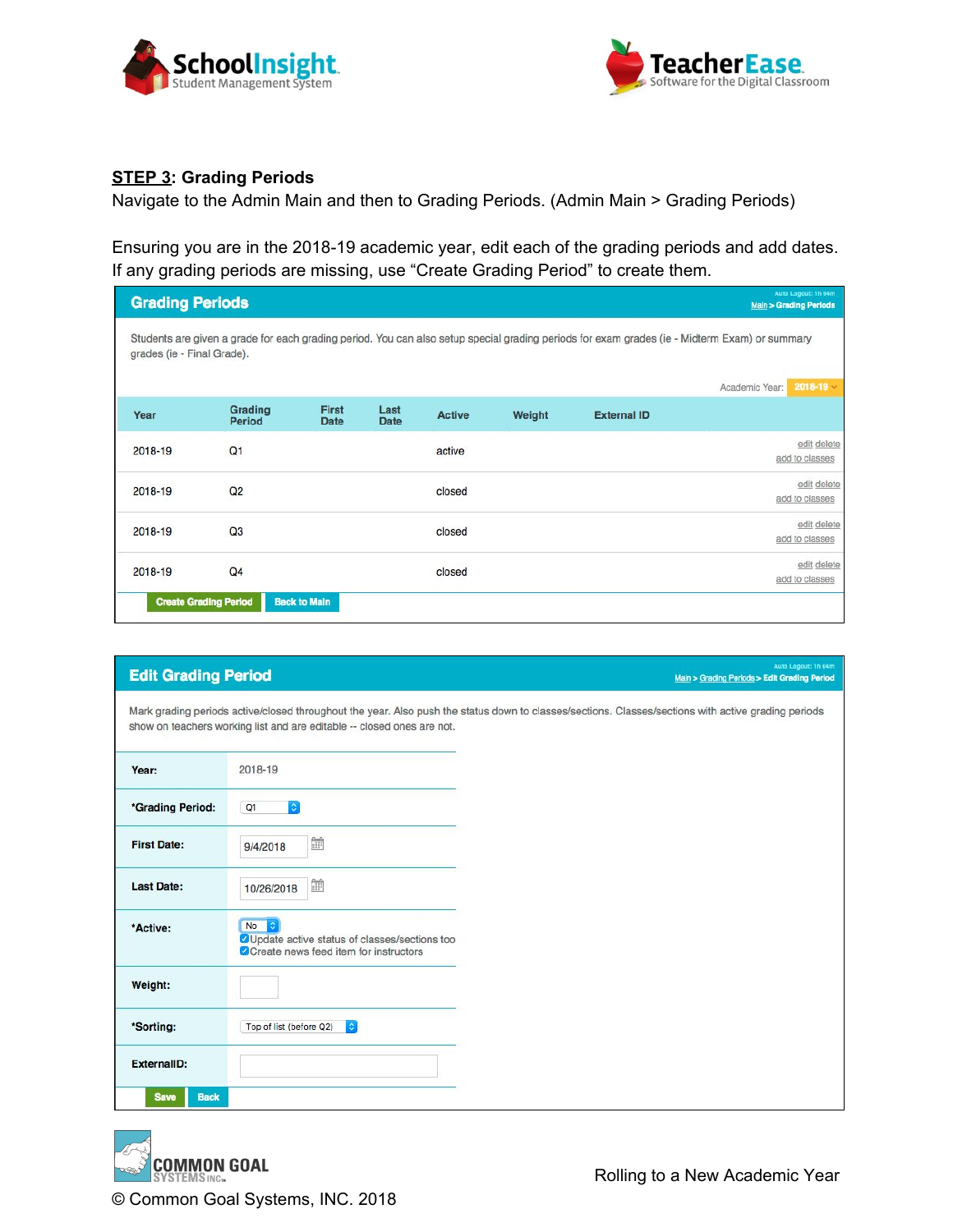



## **STEP 4: Promote Students**

Navigate to Admin Main and then to Student - Multi View. (Admin Main > Student - Multi View)

Switch to the 2017-18 academic year. Select "Promote/Transfer Students."

#### Select "Promote/Retain students within a building."

|                                     | <b>Promote/Transfer Students</b>                                                                                                                                                                 | Main > Students > Promote/Transfer Students |  |  |
|-------------------------------------|--------------------------------------------------------------------------------------------------------------------------------------------------------------------------------------------------|---------------------------------------------|--|--|
| Current School: Nghe High School    |                                                                                                                                                                                                  | 2017-18<br>Academic Year:                   |  |  |
| <b>Type of Move:</b><br><b>Back</b> | <b>O</b> Promote/Retain students within a building<br>Promote students to a different building<br>Transfer students to a different building in the current year<br><b>Show Inactive Students</b> |                                             |  |  |

On the new page, ensure the first line reads "Next Academic Year: 2018-19" and the second line reads "Next Grade Level: Increment by 1 Grade Level."

| <b>Enrollment Data for the New Academic Year</b> |                                                        |
|--------------------------------------------------|--------------------------------------------------------|
| Next Academic Year:                              | Allow promote to any existing academic year<br>2018-19 |
| Next Grade Level:                                | Increment by 1 Grade Level ↓                           |

The remaining fields are optional and left blank by most schools.

All students, with the exception of your highest grade level, are automatically checked below. If some of the students are not going to be promoted, or if some of them will not be at your school in the 2018-19 academic year, you can uncheck them from the list.

If all students that are to be promoted by one grade level are checked, you can select "Promote Students."

*\*Note: If you have students who are being retained a year, you can uncheck them and promote the rest of your students. You will then need to complete this process again, but this time only select students from the list that are being retained, and select "Keep the Same Grade Level" from the "Next Grade Level:" dropdown.*

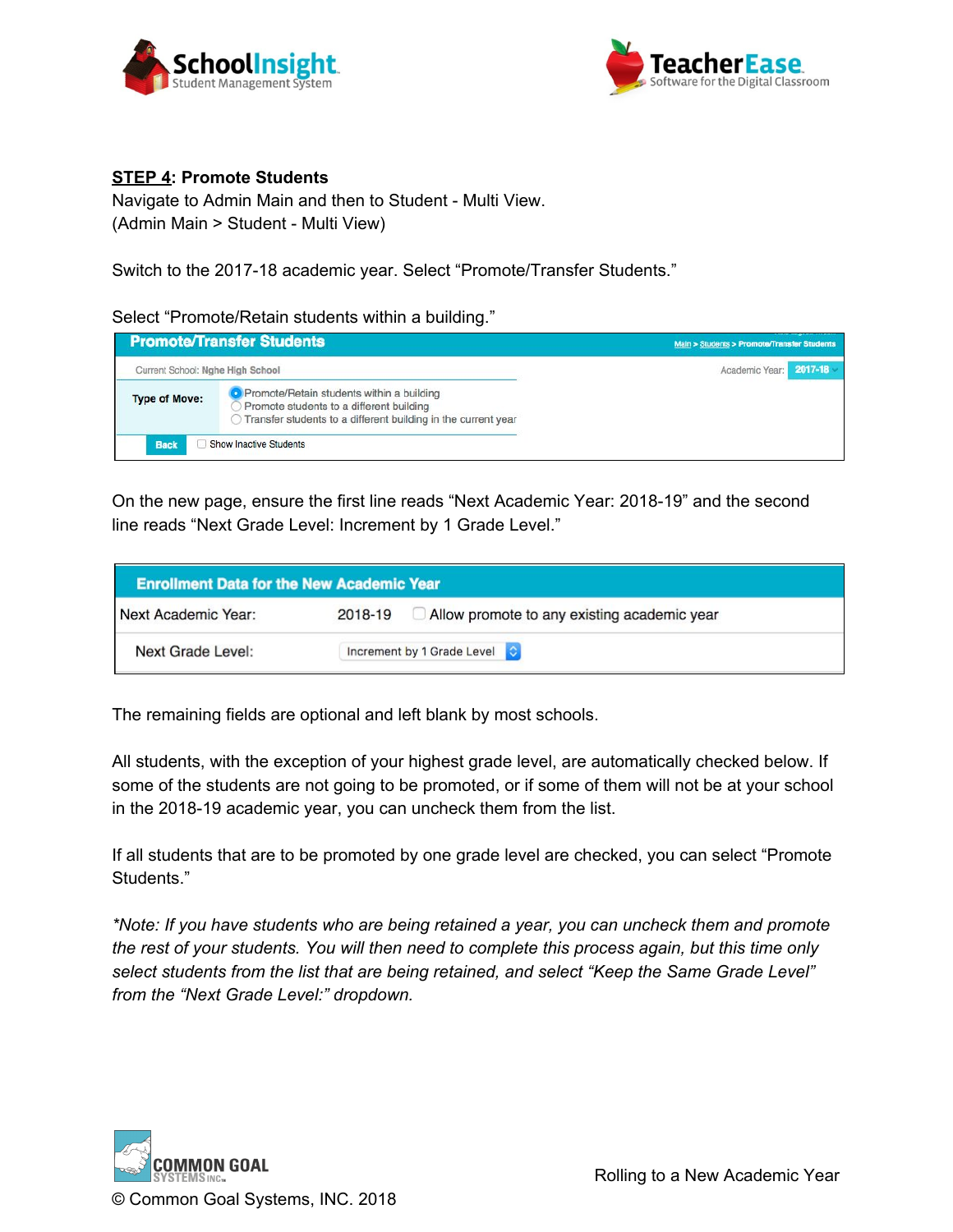



## **STEP 5A: Schedule** (has bell schedule)

Navigate to the Admin Main and then Scheduling. (Admin Main > Scheduling)

\*If you go to the schedule page and see the following message, please skip step 5 and move on *to step 5B.*

| <b>Scheduling</b>                                                                                                                                                               |                | Auto Logout: 1h 05m<br>Main > Scheduling |
|---------------------------------------------------------------------------------------------------------------------------------------------------------------------------------|----------------|------------------------------------------|
| Setup and manage the schedules at your school. Manually create master/student schedules with complete control and ease. If you're getting started,<br>please use our checklist. |                |                                          |
| Options                                                                                                                                                                         | Academic Year: | $2018 - 19$ $\sim$                       |
| The current options are set to disable all<br>scheduling features.<br>Edit the scheduling options to specify<br>which scheduling features you would like                        |                |                                          |
| to use.<br><b>Back</b>                                                                                                                                                          |                |                                          |

Select "Copy Schedule." **Copy Schedule From:** 2017-18 **Copy Schedule To:** 2018-19 **What to Copy:** Keep all boxes checked Select "Copy Schedule."

| <b>Copy Schedule</b>       |                                                                      | Auto Logout: 1h 04m<br>Main > Scheduling > Copy Schedule                                                                              |  |
|----------------------------|----------------------------------------------------------------------|---------------------------------------------------------------------------------------------------------------------------------------|--|
|                            |                                                                      | Copy an existing schedule to a future year. The cycle days and bell schedules will always be copied in addition to the choices below. |  |
| <b>Copy Schedule From:</b> | 2017-18                                                              |                                                                                                                                       |  |
| Copy Schedule to:          | $2018 - 19$ $\circ$                                                  |                                                                                                                                       |  |
| What to copy:              | ✔ Cycle Days<br>√ Bell Schedules<br><b>Rooms</b><br>Classes/Sections |                                                                                                                                       |  |
| <b>Copy Schedule</b>       | <b>Back</b>                                                          | Note: Please be patient, copying a schedule takes several minutes to run.                                                             |  |

Navigate to Scheduling > Cycle Days > Assign Cycle Days. Mark the first cycle day and then use the icon to mark the rest. Check dates around holidays and make changes as necessary. Then go to step 6.

| s  | M<br>3H              | Tu<br>4 <sup>1</sup><br>$\ddot{\circ}$<br>A | W<br>5<br>¢      | <b>Th</b><br>6<br>$\ddot{\circ}$ | F<br>7<br>¢          | s<br>8 |
|----|----------------------|---------------------------------------------|------------------|----------------------------------|----------------------|--------|
| 9  | 10<br>$\Diamond$     | 11<br>¢                                     | 12<br>$\Diamond$ | 13<br>$\Diamond$                 | 14<br>$\ddot{\circ}$ | 15     |
| 16 | 17<br>$\ddot{\circ}$ | $\hat{\mathbb{C}}$<br>18                    | 19<br>$\Diamond$ | 20<br>$\ddot{\circ}$             | 21<br>$\ddot{\circ}$ | 22     |
| 23 | 24<br>$\ddot{\circ}$ | 25<br>$\Diamond$                            | 26<br>$\Diamond$ | 27<br>$\ddot{\circ}$             | 28<br>¢              | 29     |
| 30 |                      |                                             |                  |                                  |                      |        |

© Common Goal Systems, INC. 2018

| $\mathbf{s}$ | M                    | Tu                    | W                              | <b>Th</b>           | F                                     | s  |
|--------------|----------------------|-----------------------|--------------------------------|---------------------|---------------------------------------|----|
|              | 3H                   | 4<br>$\bullet$<br>А   | 5<br>B<br>$ \hat{\mathbf{v}} $ | 6<br>A<br>$\bullet$ | $\overline{7}$<br>B<br>$\ddot{\circ}$ | 8  |
| 9            | 10A                  | 11<br>BC              | 12A                            | 13B                 | $14 \mathsf{A}$<br><b>O</b>           | 15 |
| 16           | 17B<br>$\ddot{\sim}$ | 18A                   | 19B                            | 20 A                | 21<br>$\overline{B}$<br><b>O</b>      | 22 |
| 23           | 24 A $\circ$         | 25B<br>$\ddot{\circ}$ | $26$ A $\odot$                 | 27 B                | 28A<br><b>O</b>                       | 29 |

Rolling to a New Academic Year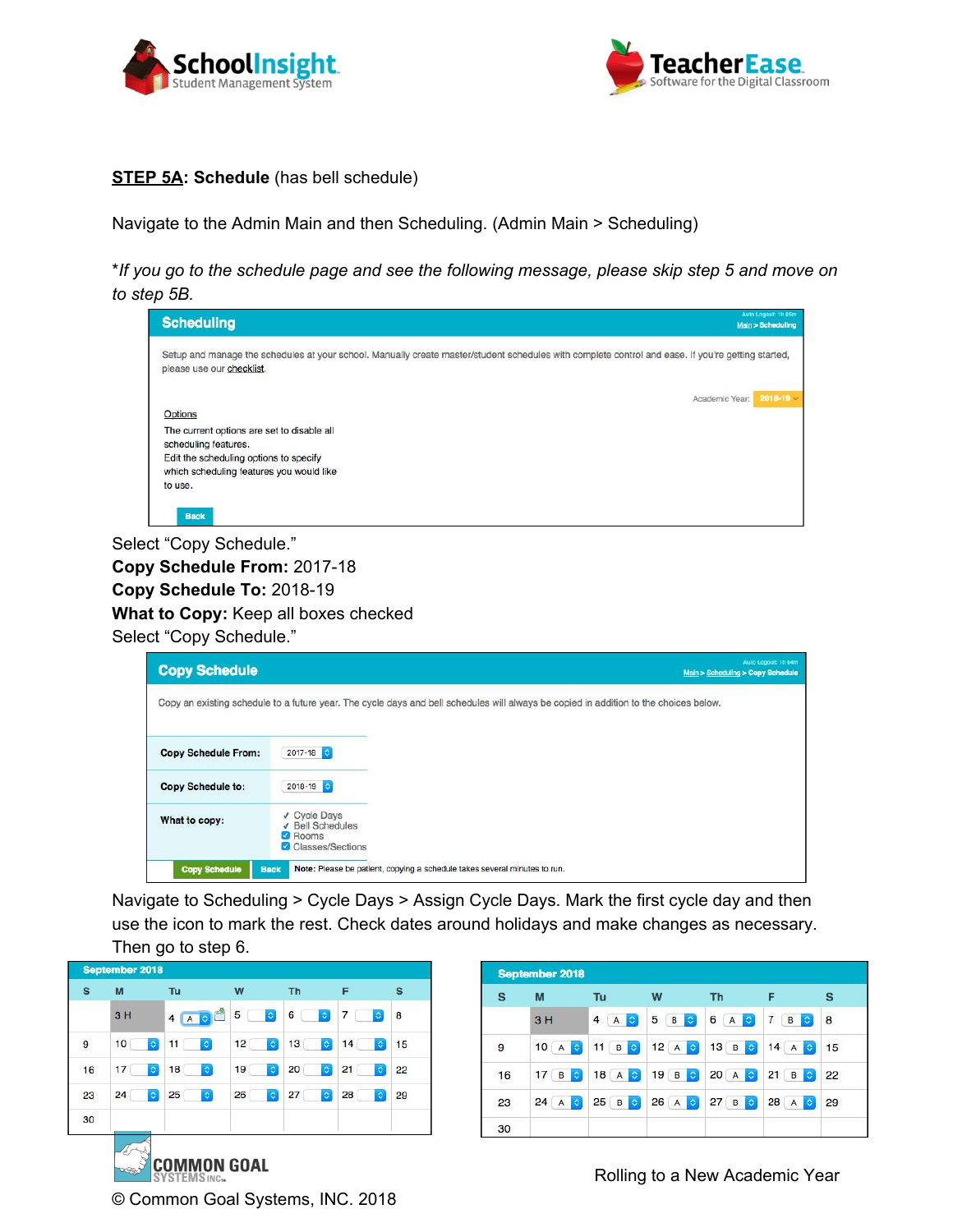



## **STEP 5B: Schedule** (no bell schedule)

Navigate from the admin main to Classes/Sections and switch to the current academic year. Select "Copy Classes."

Select the classes to be copied.

- On windows, hold CTRL and click multiple classes. CTRL+A selects all classes, CTRL+Shift and click selects all between two clicks.
- On macs, hold Command and click multiple classes. CMD+A selects all classes, CMD+Shift and click selects all between two clicks.

Select the 2018-19 academic year to copy to.

Click "Create grading periods if necessary."

### Copy

| <b>Copy Classes</b>    |                                                                                                                                                                                                                                                                                                                                                                                                                                                                                                                                                                                                                                                                                                                                                                                                                                                                                                                      | Auto Logout: 1h 05m<br>Main > Classes > Copy Classes |
|------------------------|----------------------------------------------------------------------------------------------------------------------------------------------------------------------------------------------------------------------------------------------------------------------------------------------------------------------------------------------------------------------------------------------------------------------------------------------------------------------------------------------------------------------------------------------------------------------------------------------------------------------------------------------------------------------------------------------------------------------------------------------------------------------------------------------------------------------------------------------------------------------------------------------------------------------|------------------------------------------------------|
|                        | Copy classes to another academic year. Before copying, you'll need to create the grading periods for that later year.                                                                                                                                                                                                                                                                                                                                                                                                                                                                                                                                                                                                                                                                                                                                                                                                |                                                      |
| Classes:               | - 9 Lunch (Section 1, 4A AB)<br>- 10 Lunch (Section 1, 4B AB)<br>- 11 Lunch (Section 1, 4C AB)<br>- 12 Lunch (Section 1, 4C AB)<br>Anthony, Zia - Fr1 French I (Section 1, Mrs. Z. Anthony, 6 AB)<br>Anthony, Zia - Fr1 French I (Section 2, Mrs. Z. Anthony, 4A,4B AB)<br>Anthony, Zia - Fr2 French II (Section 1, Mrs. Z. Anthony, 2 AB)<br>Anthony, Zia - Fr2 French II (Section 2, Mrs. Z. Anthony, 1 AB)<br>Anthony, Zia - Sp1 Spanish I (Section 1, Mrs. Z. Anthony, 3 AB)<br>Anthony, Zia - Sp1 Spanish I (Section 2, Mrs. Z. Anthony, 5 AB)<br>Anthony, Zia - Sp2 Spanish II (Section 1, Mrs. Z. Anthony, 7 AB)<br>Arnold, Kaden - ENG1 English I (Section 2, Mr. K. Arnold, 3 AB)<br>Arnold, Kaden - ENG1 Com English I Combined (Section 1, Mr. K. Arnold, 7 AB)<br>Arnold, Kaden - ENG3 English III (Section 1, Mr. K. Arnold, 6 AB)<br>Arnold, Kaden - ENG3 English III (Section 2, Mr. K. Arnold, 2 AB) |                                                      |
| Copy to Academic Year: | $\ddot{\circ}$<br>2018-19                                                                                                                                                                                                                                                                                                                                                                                                                                                                                                                                                                                                                                                                                                                                                                                                                                                                                            |                                                      |
| <b>Options:</b>        | O Create grading periods if necessary                                                                                                                                                                                                                                                                                                                                                                                                                                                                                                                                                                                                                                                                                                                                                                                                                                                                                |                                                      |
| <b>Back</b><br>Copy    | Hint: To select multiple classes, hold the ctrl or shift key when clicking the mouse.                                                                                                                                                                                                                                                                                                                                                                                                                                                                                                                                                                                                                                                                                                                                                                                                                                |                                                      |

## **STEP 6: Copy Lunch Data**

Navigate to Admin Main > Lunch > Food Items

Verify that food items were copied. Use the "edit" link to make changes and "Create Food Item" to add new items.

## **STEP 7: Schedule Classes**

Schedule classes and create rosters for next year using your preferred method.